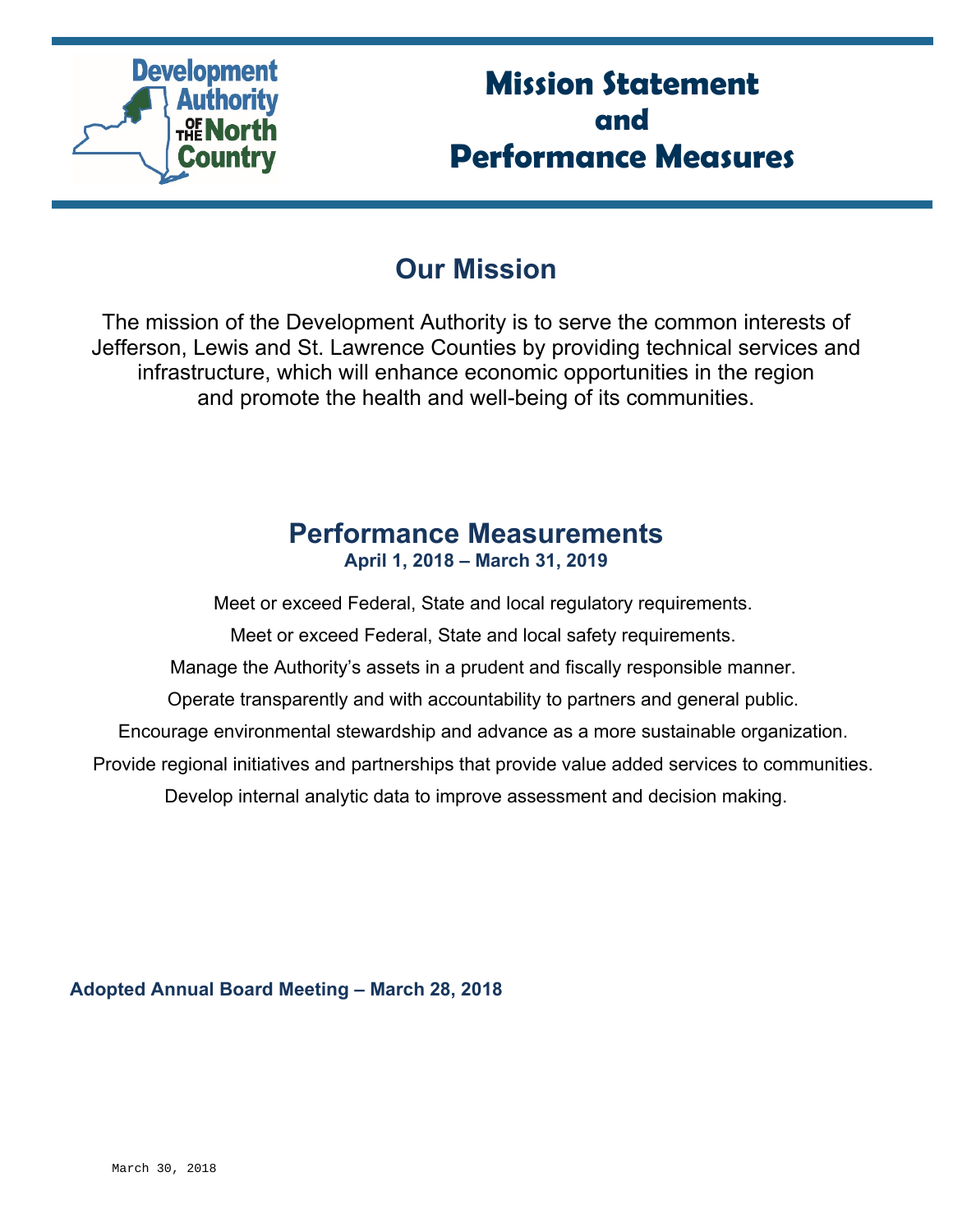### **Fiscal Year End 2019 Performance Measurements April 1, 2018 - March 31, 2019**



**The Development Authority of the North Country adopted the following measurements as indicators of the Authority's performance. Listed for each objective are the activities which addressed the objective during the fiscal year. Actions reflected in red are non-performance issues.**

**This, combined with the ever increasing list of providing value added services to the communities, reflects the performance of the Authority and its divisions this completed fiscal year.**

#### **P Meet or exceed Federal, State and local regulatory requirements.**

- The Authority completed the NYS Department of Environmental Conservation's (DEC) Environmental Audit; there were no instances of regulatory non-compliance noted for the reporting period.
- The Authority-owned Army Waterline, Army Sewer Line, and Regional Waterline had no violations.
- The Authority received its third Minority and Women-owned Business Enterprise (MWBE) report card, based on an evaluation by NYS Empire State Development. Of 26 criteria, the Authority scored a 25, resulting in grade of "A+." The Authority received a grade of "A" on its first two report cards.
- The Authority completed the implementation of the new, mandatory NYS Sexual Harassment Prevention Policy and completed the required employee training of all Authority employees.
- The Technology Division filed all Federal Communications Commission and NYS forms required to operate a telecommunications network in a timely manner.
- The Engineering Division reviewed 51 special waste disposal requests for over 68,000 tons to ensure these materials being delivered to the Materials Management Facility (MMF) are acceptable as nonhazardous waste in accordance with the Authority's Part 360 permit.
- The Telecommunications group sent Universal Service Fund certificate requirements to all customers.
- The Telecommunications group filed a Jurisdictional Inquiry and a Public Utility Amendment Application for the Adirondack Club/Loj Road project.
- USDA completed a successful audit of the North Country Alliance's project files, finding no issues.
- The Authority was compliant with HOME program guidance from U.S. HUD.
- Payment to the NYS Public Works Enforcement fund was made in a timely manner.
- The Authority's annual MWBE Goal Plan was submitted in a timely manner and approved.
- The Authority established an MWBE goal of 30%, consistent with state requirements. Authority MWBE utilization from April 1, 2018 through December 2018 was 33.64%.
- Authority staff attended contractor match-making events in St. Lawrence and Jefferson counties in order to increase awareness of Authority needs among certified MWBEs.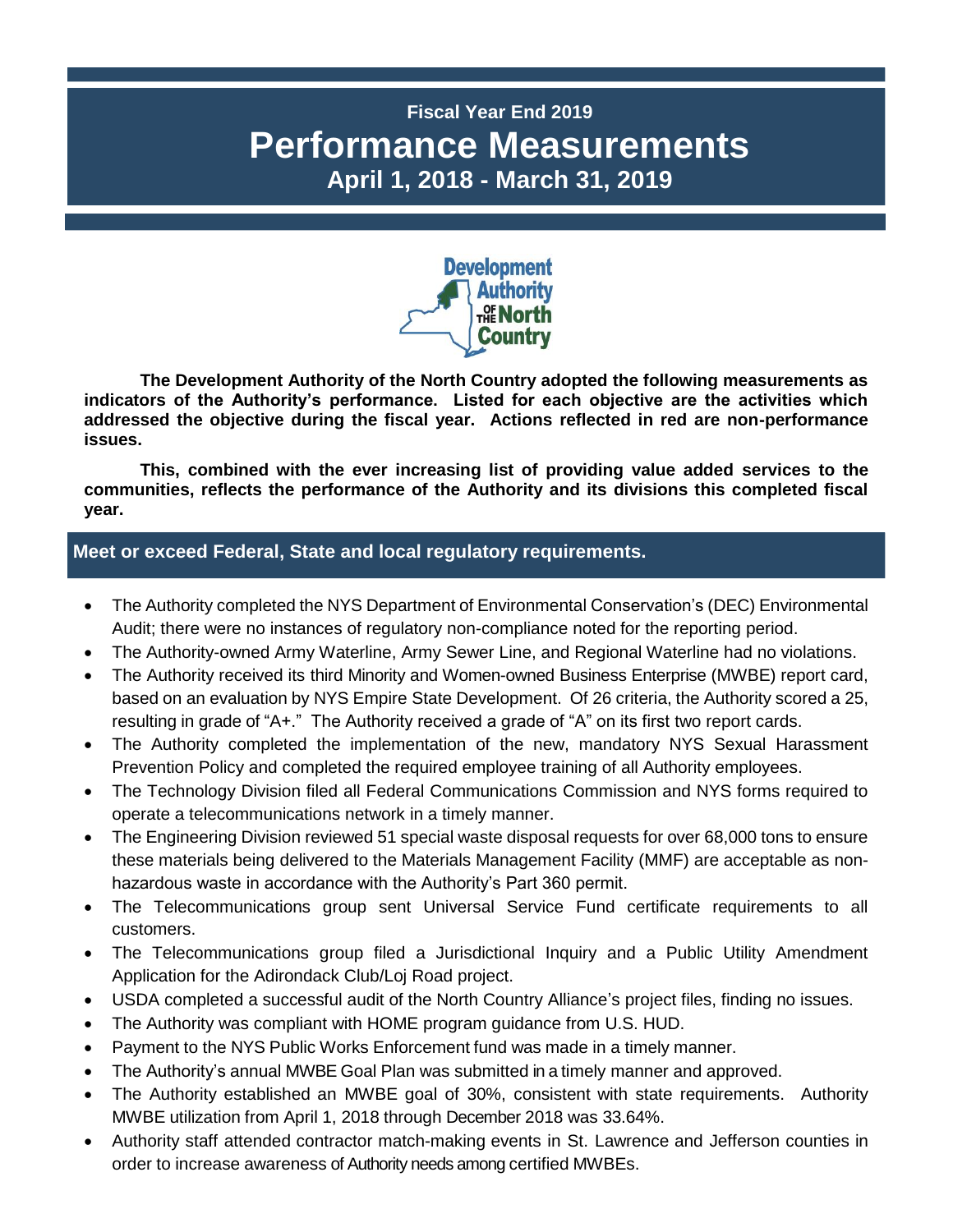- The Authority proactively identifies MWBE firms and notifies MWBE vendors of procurement opportunities.
- Authority staff participated in the Governor's Annual NYS MWBE Forum for two days in the capitol.
- The Authority's annual Service Disabled Veteran Owned Businesses (SDVOB) Goal Plan was submitted in a timely manner and approved.
- The Authority established an SDVOB goal of 4%. The state established a statewide target of 6% for SDVOB.
- Authority SDVOB utilization from April 1, 2018 through December, 2018 was 4.72%.
- The Authority completed a wellfield expansion and leachate pipe upsizing project at the regional MMF to decrease fugitive gas emissions, eliminate leakage into the liner system and aid in leachate transport.
- The Authority completed tree harvesting for the regional landfill's expansion footprint within the required, regulated timeframe due to Indiana Bat habitat.
- The Authority commenced wetlands mitigation construction as part of the landfill expansion project to meet US Environmental Protection Agency (EPA) requirements for wetlands disturbance.
- A new litter fence was installed at the MMF to contain blowing litter.
- Periodic DEC landfill site inspections resulted in no violations.
- MMF staff proactively resolved all landfill operation and storm water-related environmental issues without permit violations.
- Human Resources completed Affordable Care Act required monthly and annual reporting that proves the Authority is providing affordable health insurance coverage to its employees.
- Human Resources completed Public Employee Safety and Health (PESH) annual reporting of workrelated injuries and illnesses.
- Human Resources submitted the annual confidential Evaluation of Board Performance Summary to the NYS Authority Budget Office.
- Human Resources ensured that board members and affected employees completed the NYS Joint Commission on Public Ethics required comprehensive ethics training and filed annual financial disclosure statements.
- Human Resources completed the required annual Workplace Violence Prevention training, employee survey, site evaluations, checklists, and reporting.
- Human Resources completed the required bi-annual reporting to the NYS Office for the Prevention of Domestic Violence.
- The Defense Contract Audit Agency completed an incurred cost audit of the Authority's Army Sewer and Water Lines for FYE 2017. The DCAA audit resulted in questioned Authority costs of \$29,287 related to the Authority's methodology for charging indirect costs and Water Quality personnel compensated absences to Fort Drum. These items were identified in the "Other Matters" section of the Incurred Cost Audit Report for Fiscal Years 2014, 2015 & 2016 with a recommendation from DCAA that we review and modify our current methodology for charging indirect costs and Water Quality personnel compensated absences to Fort Drum. Based on this recommendation and to ensure future compliance with Federal Acquisitions Regulation (FAR), the Authority reviewed the historical methodologies used and implemented new methodologies effective April 1, 2018. Upon review of the DCAA Audit Report, Fort Drum has indicated that it will accept the Authority's costs as originally claimed.
- Water Pollution Control Facilities serving the Villages of Carthage/West Carthage, Clayton and Malone, and the City of Ogdensburg, which are managed by the Authority's Engineering Division, experienced a combined total of 63 violations. Violations were caused by a variety of issues including failing equipment and collection and treatment system capacity issues. The Authority is working with each of the municipalities to implement corrective actions to address these issues.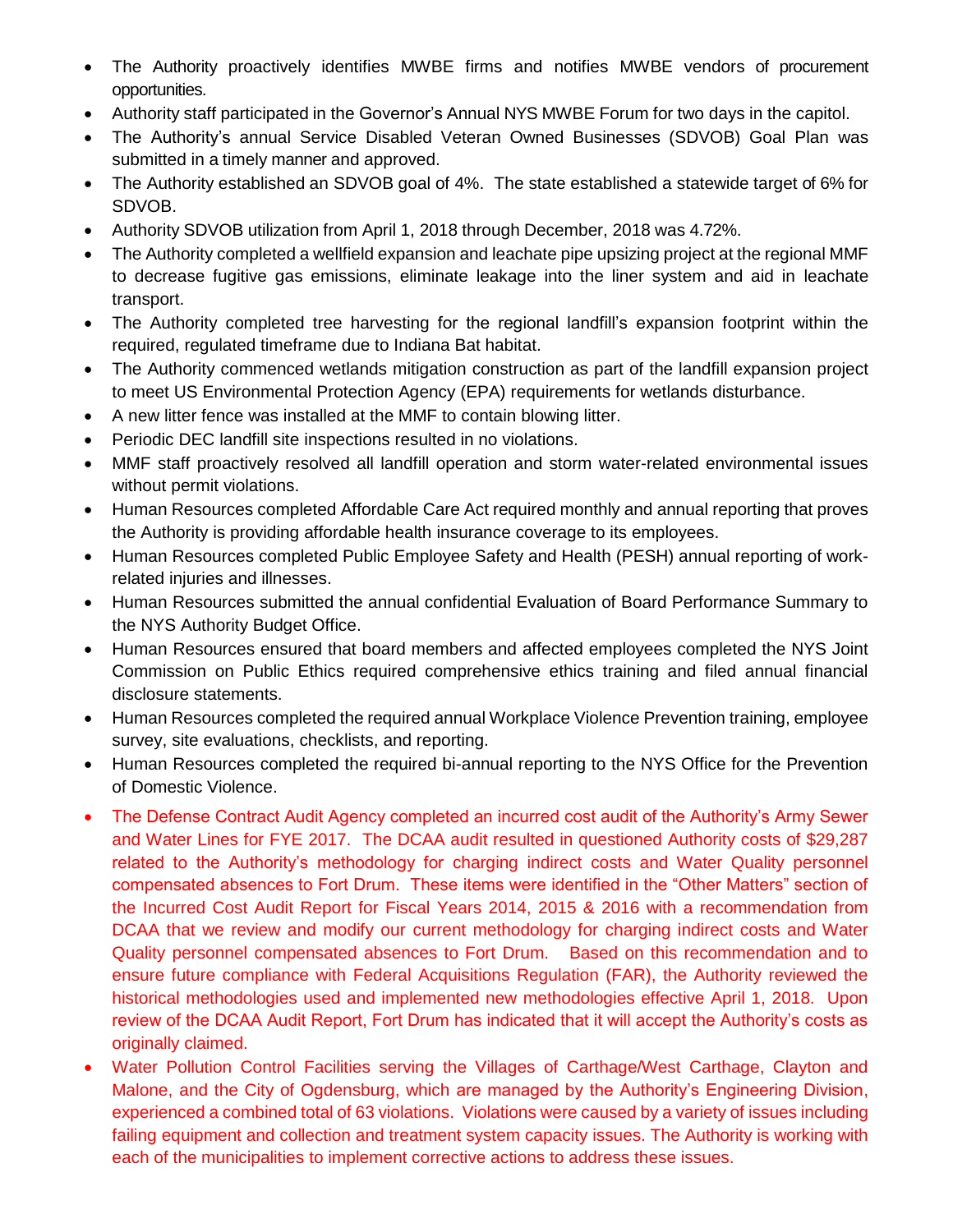- Municipal wastewater treatment plants managed by the Authority's Water Quality Division had 10 SPDES violations; proper documentation was filed with the DEC.
- One Petroleum Bulk Storage violation related to a non-functioning spill bucket at the regional landfill was corrected.

#### **Meet or exceed Federal, State and local safety requirements.**

- The Authority completed 345 of 347 Safety Compliance items 99.4% complete for calendar year 2018.
- The Authority maintained a Board-Certified Safety Professional on staff and completed internal safety compliance audits for confined space and respiratory protection.
- The Gaseous Chlorine System has been removed from Warneck Pump Station. This has greatly reduced potential danger to worker safety and to area residents.
- The Water Quality Division was visited by PESH in the field while inspecting the Army Sewer Line. The equipment and work processes were observed and no violations were issued.
- All Authority employees completed Vehicle Safety Training.
- The Telecommunications Division met all regulatory and safety requirements for the New York Power Authority (NYPA) and Alcoa projects, which required additional on-site training for Authority staff.
- The Engineering Division coordinated and provided the following training for employees: Hot Work Program, Fire Extinguisher, Confined Space Entrant and Attendant, Confined Space Rescue, Confined Space Supervisor, Electrical Safety, Compressed Gas Safety, Fall Protection, Hearing Conservation & Noise Vibration, Aerial Lift, Contractor Safety, Lock-Out Tag-Out, Hazard Communication, Crane & Hoist, Powered Industrial Truck Safety, and Personal Protective Equipment.
- The Engineering Division managed the Authority's Safety Program and facilitated monthly Safety Committee Meetings with representatives from all divisions.
- The Engineering Division completed quarterly internal compliance audits to ensure that regulatory and safety requirements were being met.
- The MMF successfully conducted a surprise onsite confined space entry rescue drill.
- The Water Quality division adhered to OSHA requirements and completed annual safety inspections for all facilities and safety equipment.
- The Technology Division established the Keeseville Central Office as a PESH-reportable location.
- The Technology Division submitted traffic safety plans to the NYS Department of Transportation (DOT) for all jobs requiring roadside protection.
- The Authority had a reportable incident rate of 6.6 in calendar year 2018; an increase from 5.9 in 2017.

#### Manage the Authority's assets in a prudent and fiscally responsible manner.

- The Authority publicly accepts bids for all used equipment and assets, utilizing a public electronic auction site.
- The Authority implemented an Asset Management Policy.
- The Authority implemented several IT security measures to protect the Authority's digital information.
- The Technology Division entered into a dark fiber Indefeasible Right to Use (IRU) agreement with Northland Networks as part of the NYPA project, resulting in \$875,000 in construction savings.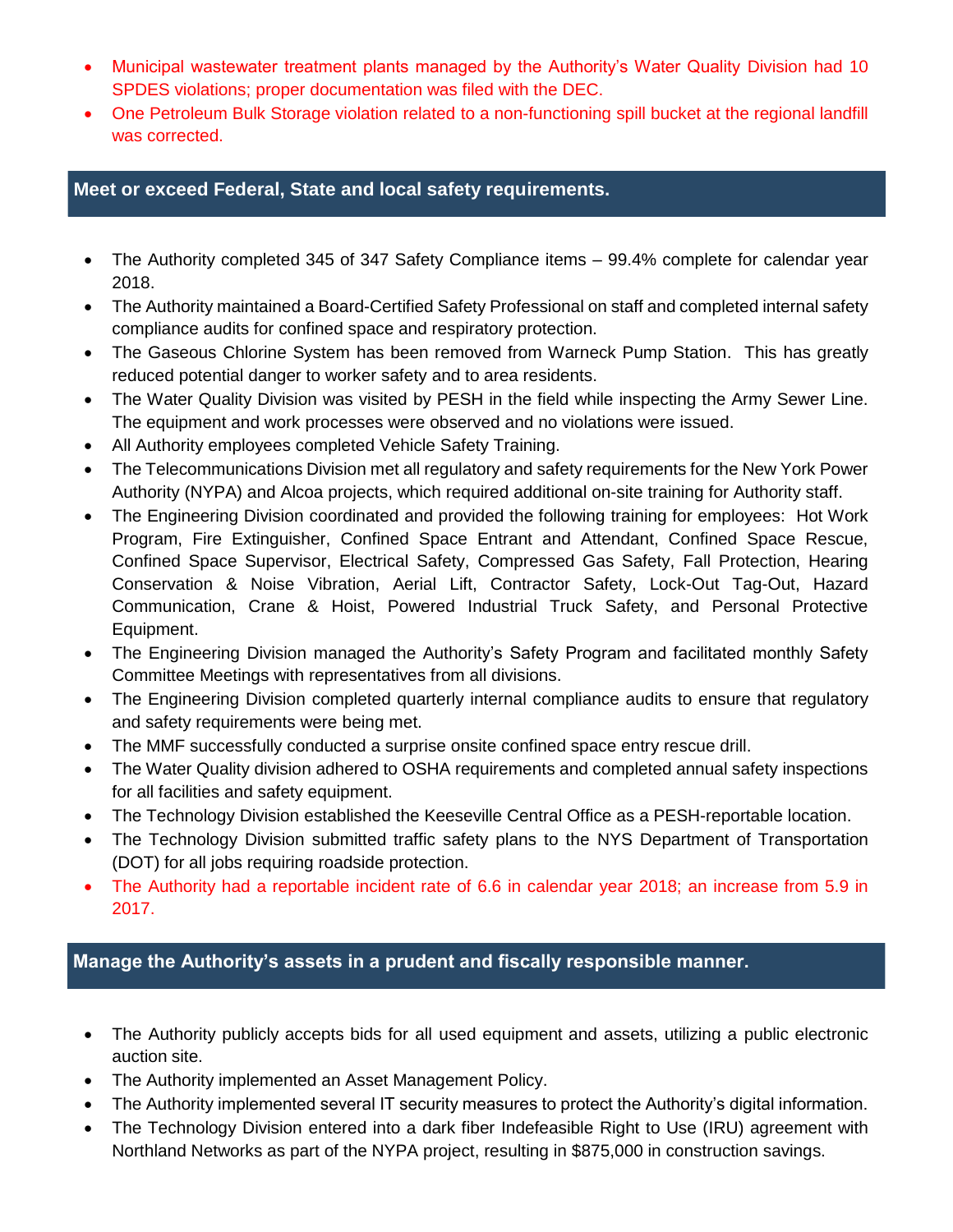- The Authority created a new company within the Regional Development Division in order to better manage the Community Development Loan funds. State funds are now separated from local funds in order to better track.
- The Materials Management Division secured grants for Household Hazardous Waste and Electronics recycling.
- IT created a workflow that provides a tracking mechanism of Telecommunications assets as they are deployed or decommissioned from Central Offices to ensure assets are updated properly.
- The Materials Management Division is required to fund Closure and Post-Closure Reserves to fund landfill closure and post-closure requirements. The required Financial Assurance Compliance Report was submitted to the DEC for FYE 2018. The FYE 2019 Compliance Report will be submitted to the DEC upon audit completion.
- The Engineering Division completed a capital project to upgrade the publically accessible Geographic Information System (GIS) Internet Mapping System (IMA) to the latest platform and updated the GIS software to a newer version that will improve workflows and streamline GIS management tasks, including current records/mapping of the Authority's infrastructure.
- The Technology Division negotiated a fiber overlash agreement with Frontier Communications, resulting in a savings of over \$300,000 for the backbone overlash project.
- Telecommunications entered into a fiber and services exchange agreement with another provider, resulting in \$57,000 savings to both organizations.
- The Technology Division entered into a new service agreement for HVAC maintenance to assure its equipment is well-maintained.
- The Authority issued a bid to power line utility companies in an attempt to lower the increasing makeready costs.
- The Authority entered into a pole attachment agreement with Primelink in Plattsburgh to allow Authority fiber to be attached to poles at a lower cost.
- The IT group investigated and reported on alternative backup systems for the IT infrastructure in order to better protect the Authority's digital information.

#### **Operate transparently and with accountability to partners and general public.**

- The Authority continued to refine and expand its new website to offer more information, including the addition of Performance Measures and loan portfolio "snapshot" sheets.
- Regional Development enhanced the Fort Drum Compatibility website to provide data and reports in order to improve compatible land use planning between Fort Drum and communities. GIS staff supported the Fort Drum Compatibility projects with database and web-based portal development, map creation and data analysis, including the creation of 3D imaginary airport surface models for Fort Drum.
- The Finance Division completed annual PARIS reporting for staff, board of directors, and benefits information for the State Authorities Budget Office.
- To further inform the public about its activities and services, the Authority participated in the Tug Hill Local Government Conference, the St. Lawrence County Local Government Conference, a Syracuse University K-12 Recycling Resources Roundtable, the NYPA/St. Lawrence County Economic Development Advisory Board and Fort Drum Day in Albany.
- The Authority provided its annual update newsletter to Rodman residents, and the Materials Management Director attended monthly Rodman town board meetings to keep residents updated on landfill activities.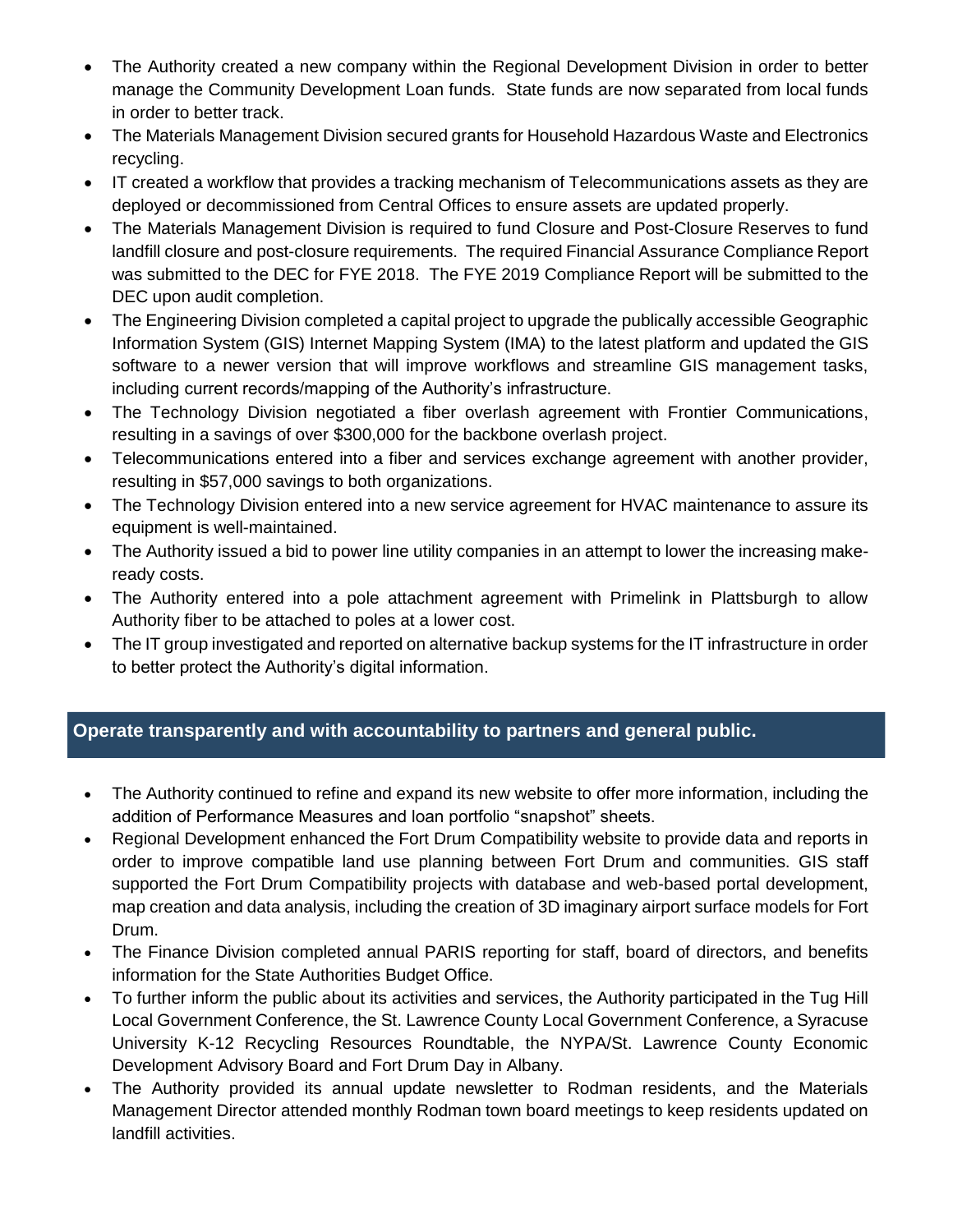- The Water Quality Division conducted scheduled meetings with the Route 3 Sewer municipalities, Regional Waterline municipalities, and the U.S. Army for fiscal and operations review and discussion, and review of proposed budget and capital improvements.
- Authority Engineering staff attended over 85 municipal board meetings to provide updates on contract services the Authority is providing for the municipalities; Water Quality staff attended municipal board meetings on a regular basis and as requested.
- The Authority retained the Bonadio Group to complete a Financial Statement Audit, Agreed Upon Procedures for the Regional Waterline, Report on Investments and a Single Audit. All audits were completed without findings and were approved by the Authority's Board of Directors.
- Regional Development created a Fort Drum Compatibility Committee comprised of municipal officials, Fort Drum representatives, and planning organizations to discuss encroachment pertaining to Fort Drum and surrounding communities. This resulted in a first-time tour of the installation for this group.
- Regional Development staff gave a presentation on the Joint Land Use Study (JLUS) and the Fort Drum Compatibility website to Fort Drum Garrison staff at its strategic planning session.
- Utilizing Office of Economic Adjustment funds, Regional Development staff is updating the Drum Country Business website in order to better market the three-county region for development.
- Utilizing Office of Economic Adjustment funds, Regional Development staff is creating model ordinances relating to land use planning and zoning as identified by the JLUS, in order to share with communities for their use.
- The Authority hosted its annual open house at the MMF, with informational and partner displays and tours of the landfill. The event was modified this year to offer some tours during the facility's open hours so visitors could view the working landfill in operation.
- Communications issued seven Authority press releases to inform the public about its activities and events, and provided information for five releases issued by partner organizations. Media stories numbered 140.
- Authority staff participated in a public meeting held by the DEC to update stakeholders and residents on the status of the J&L brownfield site cleanup/demolition in St. Lawrence County.
- Water Quality staff met with all City of Watertown water users along with NYS Department of Health and the EPA to address Disinfection Byproduct concerns.
- MMF staff provide facility tours to school- and college-age students and teachers throughout the year.
- The Materials Management Division conducts periodic meetings with haulers and its county solid waste division partners to obtain feedback and discuss operational changes at the landfill, as well as waste diversion activities.

#### **P Encourage environmental stewardship and advance as a more sustainable organization.**

- The Authority completed 1,011 of 1,012 environmental regulatory tasks 99.9% of the requirement.
- The Authority performed four internal waste audits in 2018 and set the baseline for future audits.
- The Authority implemented a mattress collection/recycling program in St. Lawrence County and continued subsidizing mattress collection in Lewis County.
- The Authority completed its electronic recycling, diverting 0.46 tons (920 pounds) of e-waste.
- The Authority completed its required Executive Order #4 Report to New York State, reflecting its sustainability efforts.
- The Authority increased collections of discarded books, which are de-bound and the pages then recycled. The pages of over 51,000 books were recycled through this process in FYE 2019.
- MMF staff attended several workshops, discussion sessions and presentations on the direction and state of recycling.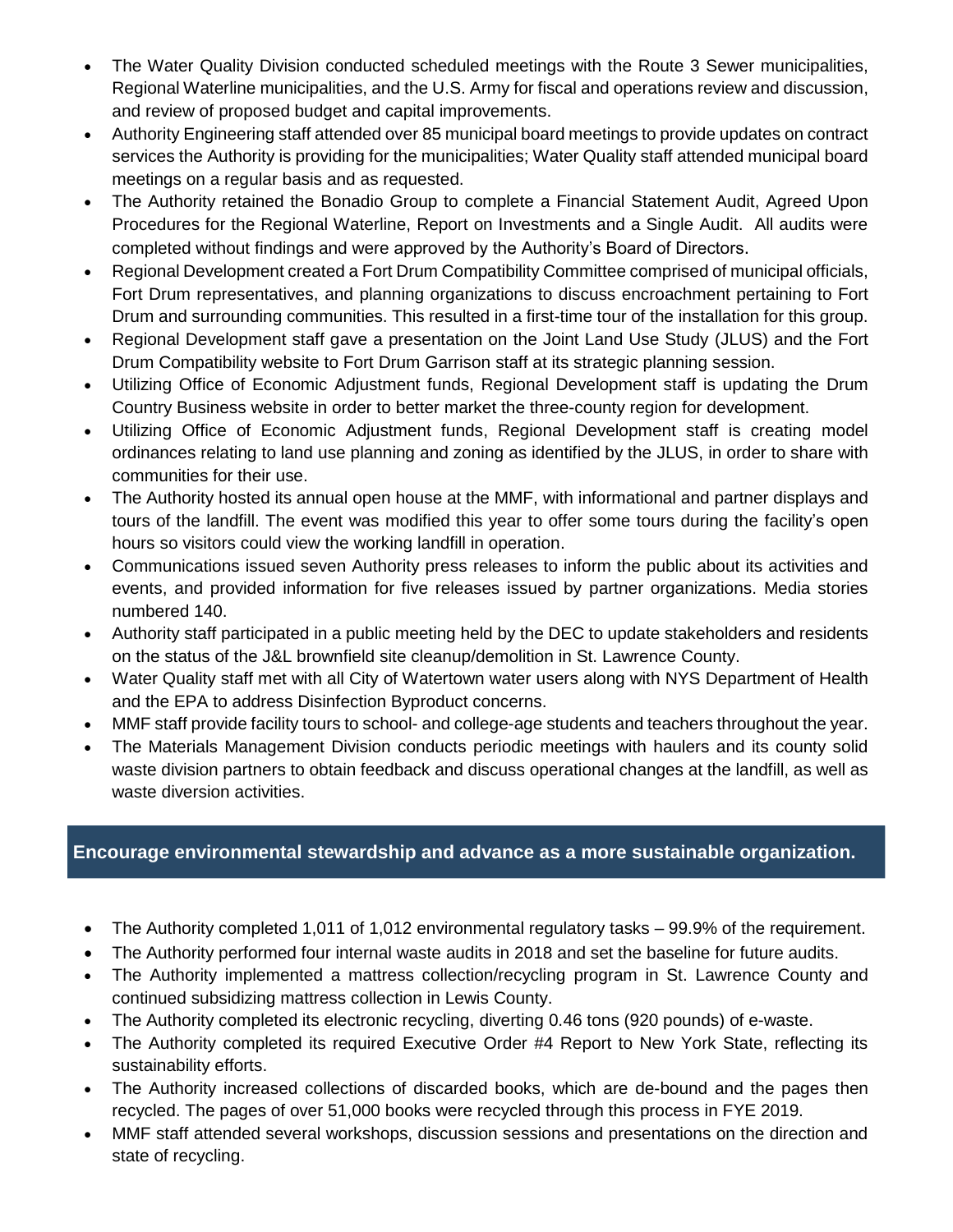- The Authority established a reuse program for office supplies and furniture; in its first year the program successfully diverted 100 pounds of material from the landfill.
- The Finance Division electronically distributes employee paystubs and utilizes a direct deposit program for expense reimbursement, continuing the Authority's conversion to electronic paperless transactions. Since 2013, the Authority has seen a reduction in check stock usage of approximately 34%.
- The Gaseous Chlorine System was removed from Warneck Pump Station, eliminating the risk of a release of chlorine gas into the atmosphere.
- The Technology Division performed fire suppression room integrity testing for all Central Offices that have Authority-owned fire suppression.
- The Technology Division completed semi-annual inspections for fire suppression, HVAC and batteries to ensure proper operating conditions.
- The Authority implemented a Human Resources software system which has increased automation and reduced the overall need for paper.
- The Authority completed a digital cleanup of Authority-wide electronic files.
- The Authority implemented electronic signature software which decreases contract signature time and reduces the need for paper copies.
- Printed billing statements at the MMF were eliminated; statements are now emailed to all customers.
- The Authority assisted Fort Drum in developing a successful mattress recycling program.
- Authority staff participated in the Fort Drum Sustainability Fair.
- The Authority created and launched a new television recycling ad, with new proprietary characters and music.
- Authority staff created a textile recycling flyer with county-wide drop off locations to align with a DEC textile collection drive.
- Authority staff developed a display on composting and recycling for an educational building at the NYS Zoo at Thompson Park and participated in their annual Earth Day event.
- Human Resources used an HR management system software program (Employee Navigator) to process annual employee open enrollment for health, dental and vision insurances, and onboarding new hires, resulting in a reduction in paper usage.
- Human Resources completed the required online training on the NYS Employees' Retirement System's new Employer Online system to enroll new employees and submit reports electronically, resulting in the reduction of paper usage.

#### **P Provide regional initiatives and partnerships that provide value added services to communities.**

- The Authority, as a Local Development District designated by the Northern Border Regional Commission for St. Lawrence, Jefferson, Lewis, and Franklin counties, provided project management/grant administration for five projects.
- Authority staff provided engineering assistance for several housing redevelopment projects in the Village of Tupper Lake, Town of Wilna, Village of Massena, and Village of Gouverneur.
- The Engineering Division provided technical support services for water/sewer capital improvement projects in the Village of Clayton, Villages of Carthage/West Carthage, Village of Heuvelton, Village of Potsdam, Village of Tupper Lake, Town of Tupper Lake, City of Ogdensburg, and Towns of Clifton and Fine. These multi-year projects total approximately \$100 million in investment in North Country infrastructure that will help support existing and future economic development.
- The Authority signed an agreement to provide services to the Lewis County IDA for its new Center for Business, located in the former Climax Manufacturing building.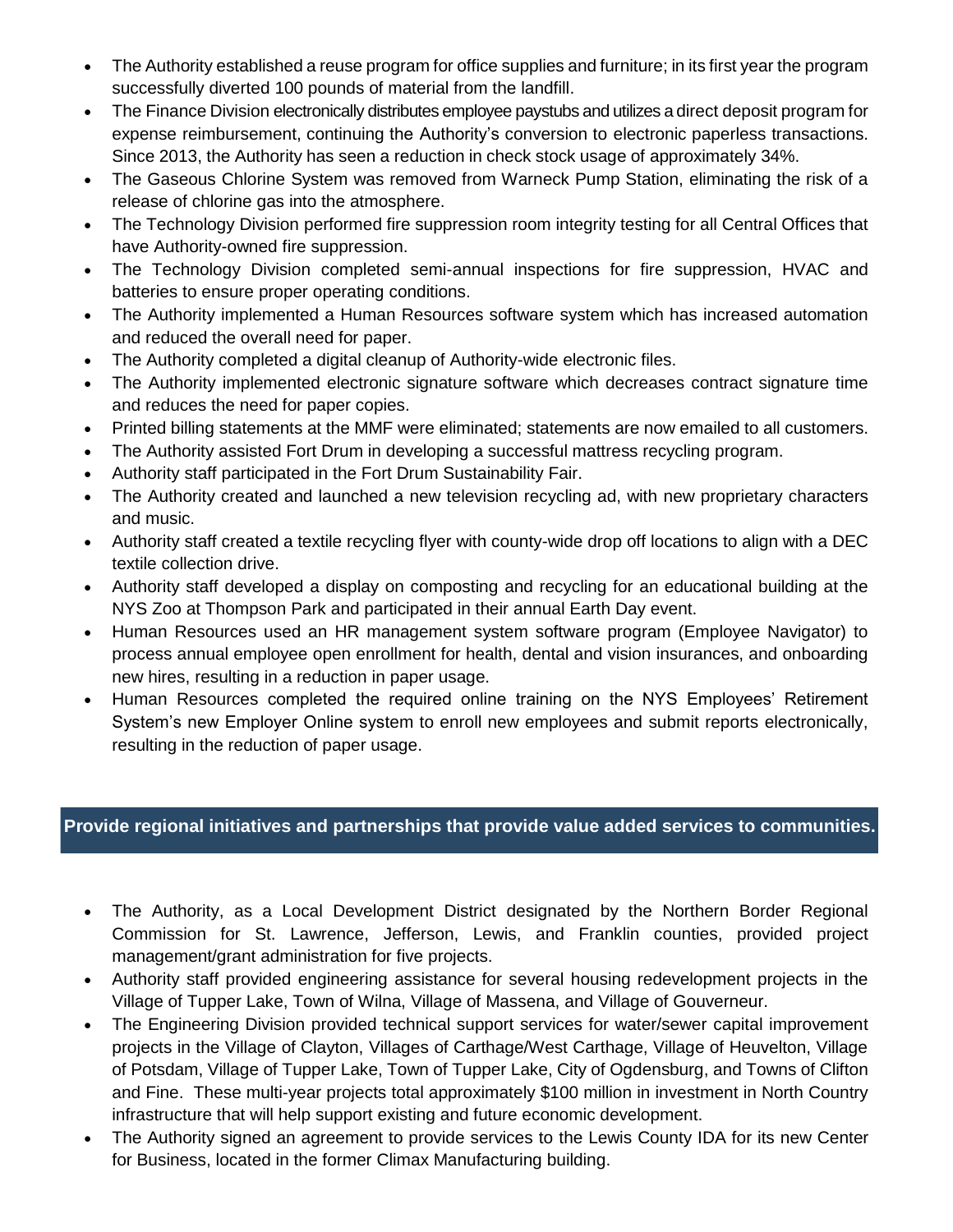- The Authority actively participated in and led North Country Regional Economic Development Council activities along with partners, to leverage resources in order to obtain additional state funding for region-wide community projects.
- Telecommunications delivered service to the new Lewis County education center for Jefferson Community College, Lewis County, and Cornell Cooperative Extension.
- The Engineering Division/GIS was awarded a contract to implement regional archives GIS mapping for the Village of Malone, towns of Malone and Bellmont, and Franklin County.
- The Engineering Division completed work required for the Village of Harrisville to dissolve.
- The Town of Tupper Lake contracted with the Engineering Division to facilitate the consolidation of 51 water and sewer districts into 15 districts.
- The Engineering Division assisted the Village and Town of Gouverneur with an application for funding through the Department of State to fund a regional hydroelectric study which is complete.
- The Engineering Division, on behalf of the Route 3 Sewer Board of Commissioners, assisted the Town of Champion with a successful funding application from the New York State Municipal Facilities Program. The grant is paying for the upgrade of Remote Terminal Units in the 10 oldest Route 3 Sewer Corridor pump stations.
- The Engineering Division assisted the Village of Heuvelton with a successful grant application through the Department of State's Municipal Restructuring Fund to complete a regional study that will evaluate the feasibility of decommissioning the Village of Heuvelton's wastewater treatment plant and constructing a sewer pipeline along NYS Route 812 to connect to the City of Ogdensburg's wastewater system.
- The Engineering Division assisted the Village of Heuvelton and Losurdo Foods in obtaining \$374,000 in grant funding to construct a wastewater equalization tank that will help Losurdo retain and create jobs.
- The Engineering Division assisted the Towns of Clifton and Fine with utilizing over \$143,000 of grant funding to complete a renovation project to promote increased tourism at the Clifton-Fine Golf Course and to develop marketing materials and improved signage.
- The Engineering Division completed Asset Management Plans for the following communities: Town of Diana, Town of Tupper Lake Water and Sewer Districts, and the Village of Alexandria Bay.
- The Engineering Division completed a Water/Sewer Rate Study for the Village of Potsdam and made recommendations to improve billing, which were implemented by the village.
- The Engineering Division provided project management services to the St. Lawrence County Industrial Development Agency to support two regional priority projects: 1) the railroad rehabilitation project from Newton Falls to Carthage, Phase 2 Project Completion and Phase 3 Project Planning; and 2) asbestos abatement and demolition of 12 of the remaining 17 buildings on the J&L brownfield site in Star Lake.
- The Engineering Division provided project management services to the Village of Lyons Falls to oversee the fourth and final phase of hazardous material abatement and demolition of the Lyons Falls Paper Mill brownfield site.
- Telecommunications completed a new security/monitoring network throughout the North Country for NYPA.
- Telecommunications completed a new security/monitoring network throughout the North Country for Avangrid/NYSEG.
- Telecommunications completed a 100G wave swap with NYSERNET and delivered 10G waves to Clarkson University, St. Lawrence University, SUNY Potsdam, and SUNY Canton on the 100G wave.
- Telecommunications assisted the Thousand Islands Bridge Authority with fiber upgrades and completed the fiber build to the new 1000 Islands/I Love New York Welcome Center at Collins Landing.